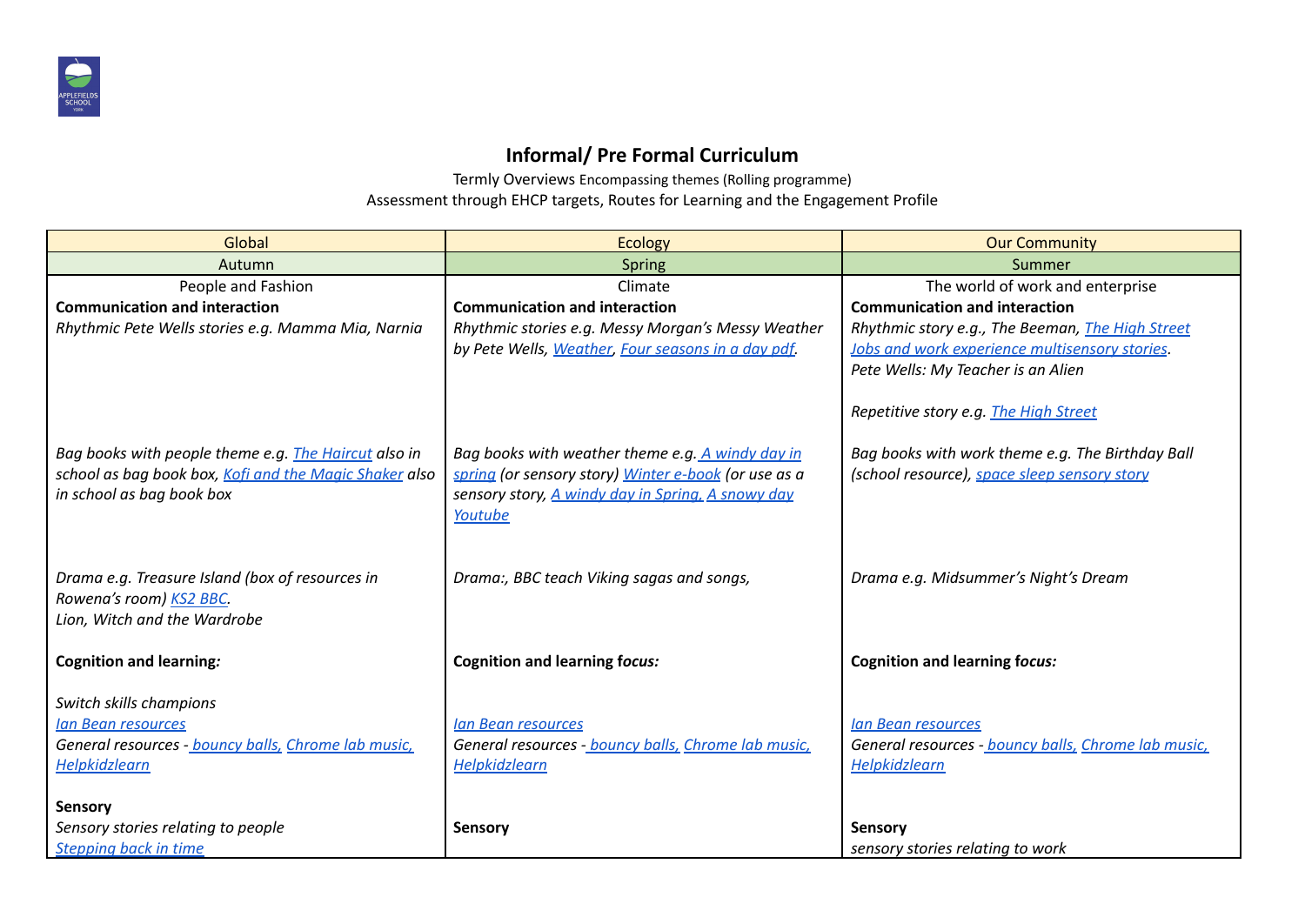

| <b>Victorian Historians</b>                                                                                                                                                                                                                                                      | Sensory stories relating to the weather e.g. Elephant<br>Dance. Bringing the rain to Kapiti Plain, water dance<br>Moon Northern Ireland Autumn<br><b>Snow Bear</b><br><b>The Great Kapok Tree</b><br>The world about me                                                                                 | e.g. The Tin Forest, The Dragon Machine, Spaceman<br>Spiff, The Sleepy Farmer<br>Northern Ireland curriculum: To infinity and beyond                                                                                                                     |  |  |
|----------------------------------------------------------------------------------------------------------------------------------------------------------------------------------------------------------------------------------------------------------------------------------|---------------------------------------------------------------------------------------------------------------------------------------------------------------------------------------------------------------------------------------------------------------------------------------------------------|----------------------------------------------------------------------------------------------------------------------------------------------------------------------------------------------------------------------------------------------------------|--|--|
| Using hands activities with different fabrics/materials                                                                                                                                                                                                                          | Using hands activities weather theme<br>Sensory properties of water                                                                                                                                                                                                                                     | Using hands with different everyday objects e.g.<br>Sensory Jobs PPT                                                                                                                                                                                     |  |  |
| <b>Physical</b><br><b>Musical dance</b><br>Tacpac set 1<br>Massage stories e.g. Ahoy There!<br><b>Preparation for adult life</b><br>Planting bulbs ready for sale in the spring<br>Kitchen gardening in the classroom<br>what do I like to wear<br>who are the people in my life | <b>Physical</b><br>Tacpac set 2<br>Massage stories e.g. Grandad Grows Potatoes<br><b>Preparation for adult life</b><br>Making bird feeders for sale in the shop<br>Selling flowers grown last term.                                                                                                     | <b>Physical</b><br><b>Bristol Bears on YouTube</b><br>Tacpac set 3<br>Massage stories e.g. Ollie goes fishing, Flash the plane.<br><b>Preparation for adult life</b><br>Working in the polytunnel/ summer fair preparation<br>Gardening<br>what can I do |  |  |
| Creativity - art<br>Using materials of a different colour in each session<br>Working with different materials e.g. Wipe Tie-dye, Tie<br>Dye TES, Felt pictures, Felt project, National academy<br>clothes and fashion,                                                           | Creativity - art<br>Exploring different kinds of paper with art relating to<br>the current weather that day<br><b>Sensory atelier paper,</b><br>Ten kite crafts, butterfly kite, wiki making kites,<br>Japanese fish kites, More Japanese fish kites, kite<br>festival, very simple kite, snowflake art | Creativity - art<br>Using tools including exploring metals also<br><b>Basketry</b><br>Pottery,                                                                                                                                                           |  |  |
| Creativity - music<br>Themed music by Big Top Music: Autumn and Swing<br>Era.<br>Jessie's Fund Carnival,                                                                                                                                                                         | Creativity- music<br>Themed music by Big Top Music: Spring, Weather, Ice<br><b>World, Arctic Weather,, Space Solar System</b><br><b>Thematic songs on Weather</b><br>Jessie's fund- Winter                                                                                                              | Creativity - music<br>Themed music by Big Top Music: Summer, Fantastic<br>folk.<br>Jessie's fund - Space<br>Festivals!                                                                                                                                   |  |  |